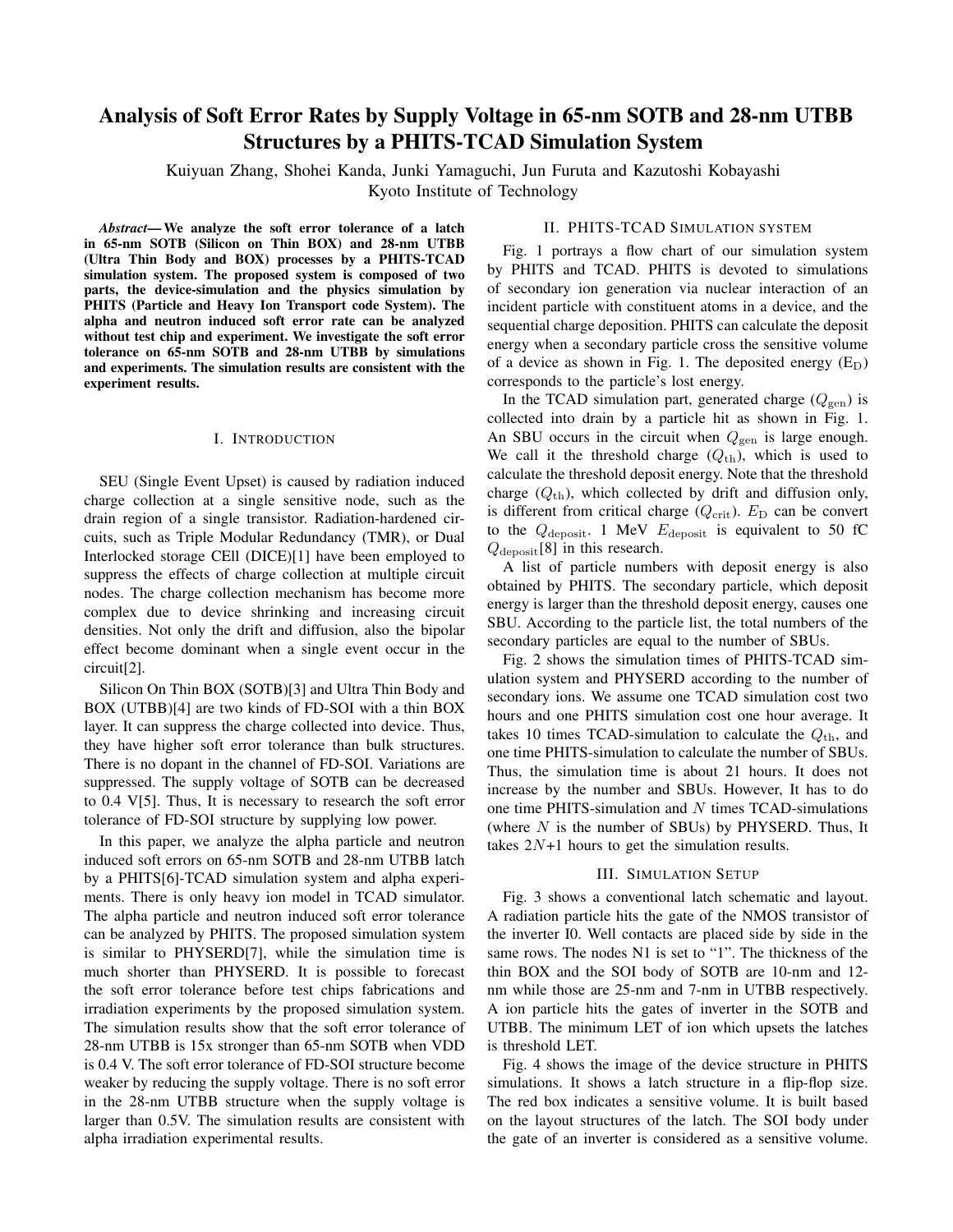

Fig. 1. Flow chart of the PHITS-TCAD simulation system.



Fig. 2. Comparison of the simulation time of PHITS-TCAD and PHY-SERD.

Therefore, the volume of the sensitive area in UTBB and SOTB structure is 30 nm*×*200 nm*×*7 nm and 70 nm*×*400 nm*×*12 nm respectively.

## IV. SIMULATION AND ALPHA EXPERIMENT RESULTS

We analyze the soft error rates of SOTB and UTBB structures according to supply voltages by the proposed simulations and alpha irradiation experiments. The simulation results and experimental results are shown in this section. A 3MBq <sup>241</sup>AM alpha source is used in the experiments and the area of the alpha source is  $1 \text{ cm}^2$ . The irradiation time is one minute.

Eq. (1) is used to calculate cross-section by alpha irradiation.



Fig. 3. A conventional latch and its layout structure.



Fig. 4. Device structure used in PHITS simulations. This structure shows the sensitive volume of a latch. The SOI layers under G is regarded as the sensitive volume according to the TCAD simulation.

$$
CS_{\text{Alpha}}(cm^2/bit) = \frac{N_{\text{error}}}{N_{\text{Alpha}} \times N_{\text{bit}}} \tag{1}
$$

where  $N<sub>error</sub>$  is the number of errors and  $N<sub>Alpha</sub>$  is number of alpha particles. NAlpha is the number of bits.

## *A. Q*th *Calculation for PHITS simulation*

PHITS is a multi-scale Monte Carlo simulator by linking a particle transport code. Thus, it does not consider the parasitic bipolar effect as in the TCAD simulation. The generated charge in the sensitive volume only by drift and diffusion is used as the  $Q_{th}$  for PHITS simulations.

Fig. 5 shows the two current waveforms when a threshold LET ion particle hits the SOI latch by TCAD simulation. The blue curve is the current pulse by electrons, while the red one occurs by holes. The electrons are collected into drain by drift and diffusion and the parasitic bipolar effect when a high energy particle hit device. The collected charge which is same as the holes are collected only by drift and diffusion. We integrate the current curve collected by drift and diffusion to calculate the  $Q_{th}$ .

#### *B. Simulation Results in SOTB Structure*

Fig. 6(a) shows the alpha cross-section by the PHITS-TCAD simulations of the SOTB structure. VDD is changed from 1.2 V to 0.4 V. The alpha irradiation experiments results are also shown in Fig. 6(a). The number of the alpha particles are  $10^8$  in the simulations. The area of flip-flop is 4.08x1.8x10*−*<sup>8</sup> cm<sup>2</sup> . The number of flip-flops in the test chip is  $5x10^4$ .

The cross-section increases by reducing the VDD. It becomes easy to upset the SOTB latch by reducing the supply voltage. The cross-section increases 18x by decreasing the VDD from 1.2 V to 0.4 V according to the experimental results. The PHITS-TCAD simulation results are consistent to the experiment results.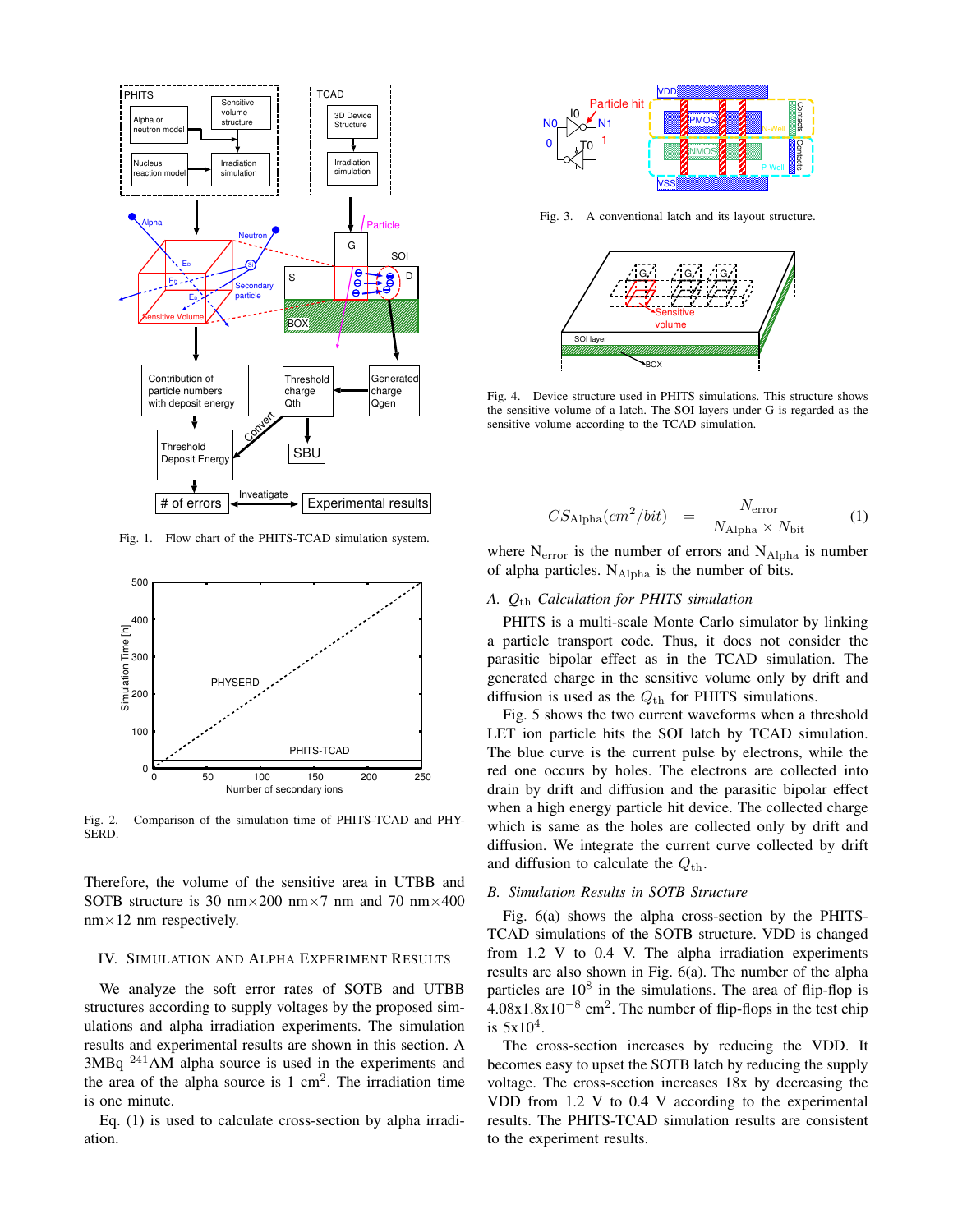

Fig. 5. Current waveform by a particle hit. Blue current pulse is generated by electron collection, while the red is by hole collection. The generated charge collected by drift and diffusion is used to calculate the  $Q_{th}$ .

#### *C. Simulation Results in UTBB Structure*

Fig. 6(b) shows the alpha cross-section by the PHITS-TCAD simulations and experiments of the UTBB latch structure. There is no error in the UTBB structure when VDD is larger than 0.5 V according to the alpha irradiation experiments. Therefore, we sweep VDD form 0.45 V to 0.4 V in the simulations and experiments. The number of the alpha particles are  $10^8$  in the simulations. The area of flipflop is 2.04x0.9x10*−*<sup>8</sup> cm<sup>2</sup> . The number of flip-flop in the test chip is  $4x10^5$ .

The cross-section also increases by reducing VDD. It increases 2.5x when VDD is reducing from 0.45 V to 0.4 V according to the experimental results. The simulation result is 70% of the experimental result. It is because that There is only little number of soft errors in the UTBB structure. The sensitive volumn of UTBB is so small. There is only little charge generation in UTBB. Furthermore, the probability of particles hit transistors are decreased by scaling. It also make UTBB become stronger to soft error. The cross-section of the SOTB structure is 15x more than the UTBB structure when VDD is 0.4 V.

# V. Neutron Irradiation Induced SER by Simulations and Experiments

Fig. 7(a) and 7(b) show the Neutron induced SER by PHITS-TCAD simulations and neutron irradiation experiments. The neutron irradiation experiments are conducted at RCNP in Osaka Univ. Eq. (3) is used to calculate the SERs of neutron irradiation simulations.

$$
SER_{\rm SBU} = 3600 \times 10^9 \times A_{\rm neutron} \times N_{\rm SBU}/N_{\rm Neutron} \quad (2)
$$

$$
\times F \times 10^6 [\text{FIT/Mb}] \quad (3)
$$

where  $A_{\text{neutron}}$  is the area of neutron beam in PHITS simulations.  $N_{SBU}$  is the number of SBUs and  $N_{Neutron}$  is number of neutron particles. F is Flux. These parameters are all set by PHITS. There is no error in the 28-nm UTBB structure by experimental results. The SERs are shown by error-bar in Fig. 7(b). The SER is no larger than 15 FIT/Mb when VDD is 0.4 V. The 28-nm UTBB is 10x stronger than



(a) The cross-section in SOTB structure according to the alpha irradiation experiments and simulations.



(b) The cross-section in UTBB structure according to the alpha irradiation experiments and simulations.

Fig. 6. Results of alpha irradiation experiments and PHITS-TCAD simulations.

the 65-nm SOTB when VDD is 0.4 V according to the neutron irradiation simulations. The simulation results are consistent with the neutron irradiation experimental results.

#### VI. CONCLUSION

We propose a PHITS-TCAD simulation system to estimate the soft error rates according to supply voltages in 65 nm SOTB and 28-nm UTBB latch structures. It is easy to estimate the alpha and neutron induced soft error tolerance by this simulation system without chip fabrication. It only takes 20 hours to finish all simulations by PHITS-TCAD, while takes more than 500 hours to finish one simulation by PHYSERD. The simulation time is much shorter than other simulation systems. In the SOTB structure, the alpha cross-section increases 18x by reducing the VDD to from 1.2 V to 0.4 V. In the UTBB structure, the cross-section increases 2.5x by reducing the VDD from 0.45 V to 0.4 V. The soft error tolerance of the 28-nm UTBB is 15x stronger than the 65-nm SOTB when VDD is 0.4 V. There is no error occurrence in 28-nm UTBB according to the neutron experimental results. The 28-nm UTBB is 10x stronger than the 65-nm SOTB when VDD is 0.4 V according to the PHITS-TCAD simulation results. The simulation results are also consistent with the neutron irradiation experimental results.